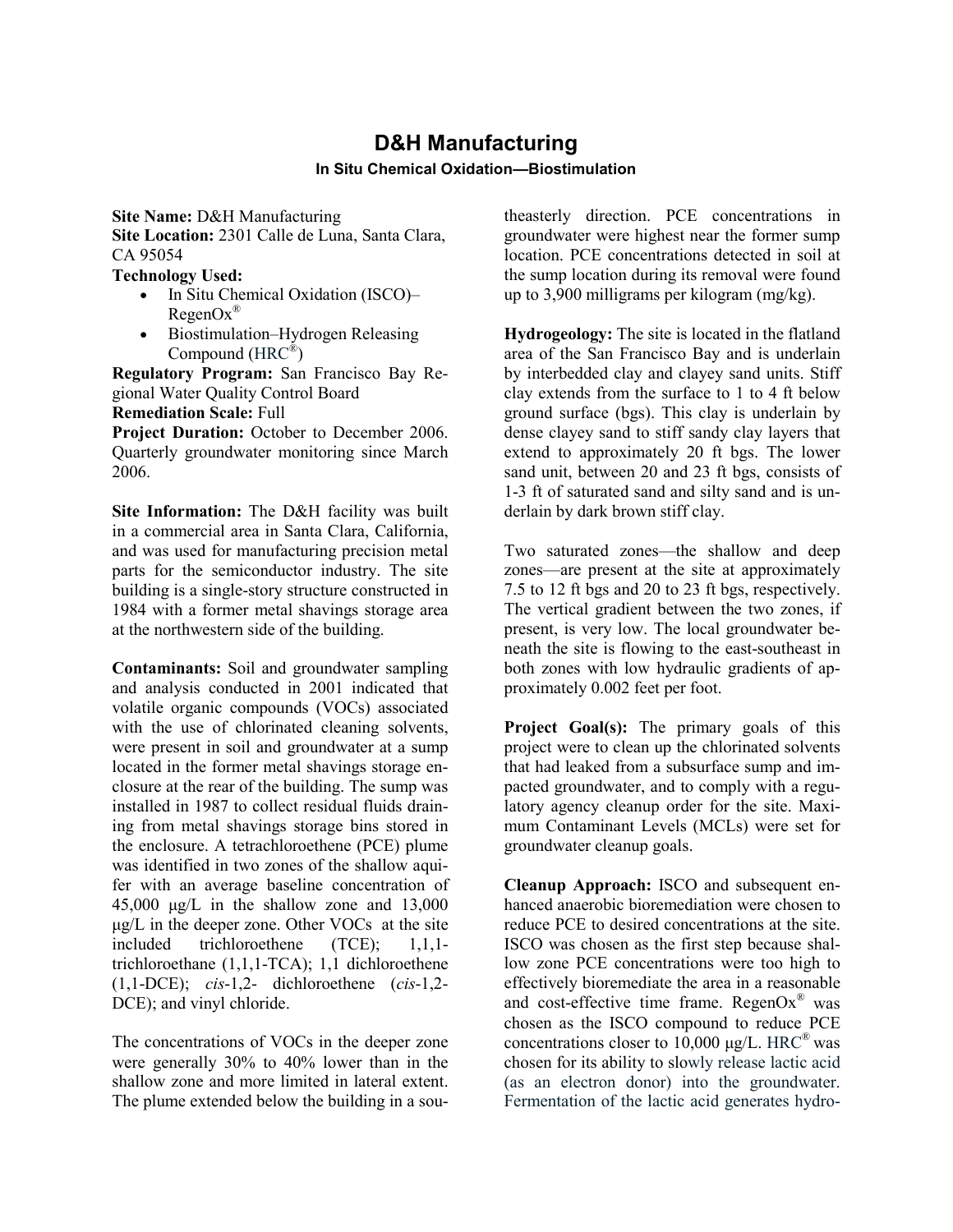gen for microbial use in reductive dechlorination of the chlorinated hydrocarbons.

RegenOx<sup>®</sup> is a two-part product: part A is sodium percarbonate  $(2Na_2CO_3 \cdot 3H_2O_2)$ , a sodium carbonate-based powdered oxidizer; part B is a sodium silicate  $(Na<sub>2</sub>SiO<sub>3</sub>)$  and ferrous sulfatebased liquid activator. The oxidizer completes its reaction within a few weeks and the hydrogen release compound is assumed to release hydrogen for at least 24 months.

The in situ remediation program was designed to reduce the overall mass of VOCs by 30-50% using the oxidizer, and then to change the oxidizing environment to a reducing environment with the hydrogen donor compound and stimulate anaerobic biodegradation to further reduce the VOCs. The oxidizer was targeted to be injected into the areas of the plume with the highest VOC concentrations, generally greater than 10,000 μg/L total VOCs. The hydrogen release compound was targeted to be injected over a much wider area.

In situ chemical oxidation was implemented in two phases. During the first injection phase on October 14-16, 2006, the sodium percarbonate, and sodium silicate- and ferrous sulfate-based components of RegenO $x^{\textcircled{\tiny{\text{R}}}}$  were mixed to create an 8% solution. About 3,200 gallons of Rege $nOx^{\circledast}$  were then injected at nine locations using direct push technology (see Figure 1). Rege $nOx^{\omega}$  was injected between 10 and 22 ft bgs, with average pressures of approximately 90 pounds per square inch (psi), though initial pressures exceeded 300 psi to hydro-fracture and penetrate fine-grained soils and increase the radius of influence.

This application method increased the radius of influence to a greater extent than anticipated. Product surfacing was observed in seven of the initial nine injection points. At one location, the product migrated along the preferential pathway and surfaced in a paved parking lot located approximately 75 ft from the injection point. Based on this outcome, the following changes were made for the subsequent  $RegenOx^{\circledast}$  injection to reduce the incidence of preferential pathway migration and surfacing:

- The number of proposed injection points were increased and the injection volume per point was decreased.
- Initial injection pressures were reduced
- $RegenOx^*$  solution concentration was reduced to 5%.
- More product volume was injected in the deeper sections of the injection points.



During the second injection phase on October 23-27, 2006, approximately 5,733 gallons of 5% RegenOx<sup>®</sup> were injected at 10 boring locations at depths ranging between 10 and 22 ft bgs. During this phase of the work minor surfacing close to the injection points was only observed at two of the locations.

One month after the second oxidation treatment, the hydrogen release compound was injected into the subsurface to stimulate bioremediation. From 11 to 13 December, 2006, approximately 3,030 pounds of  $HRC^{\circledR}$  (280 gallons) was injected in the subsurface at 23 boring locations between 5 and 22 ft bgs (see Figure 2). The volume of the hydrogen release compound that was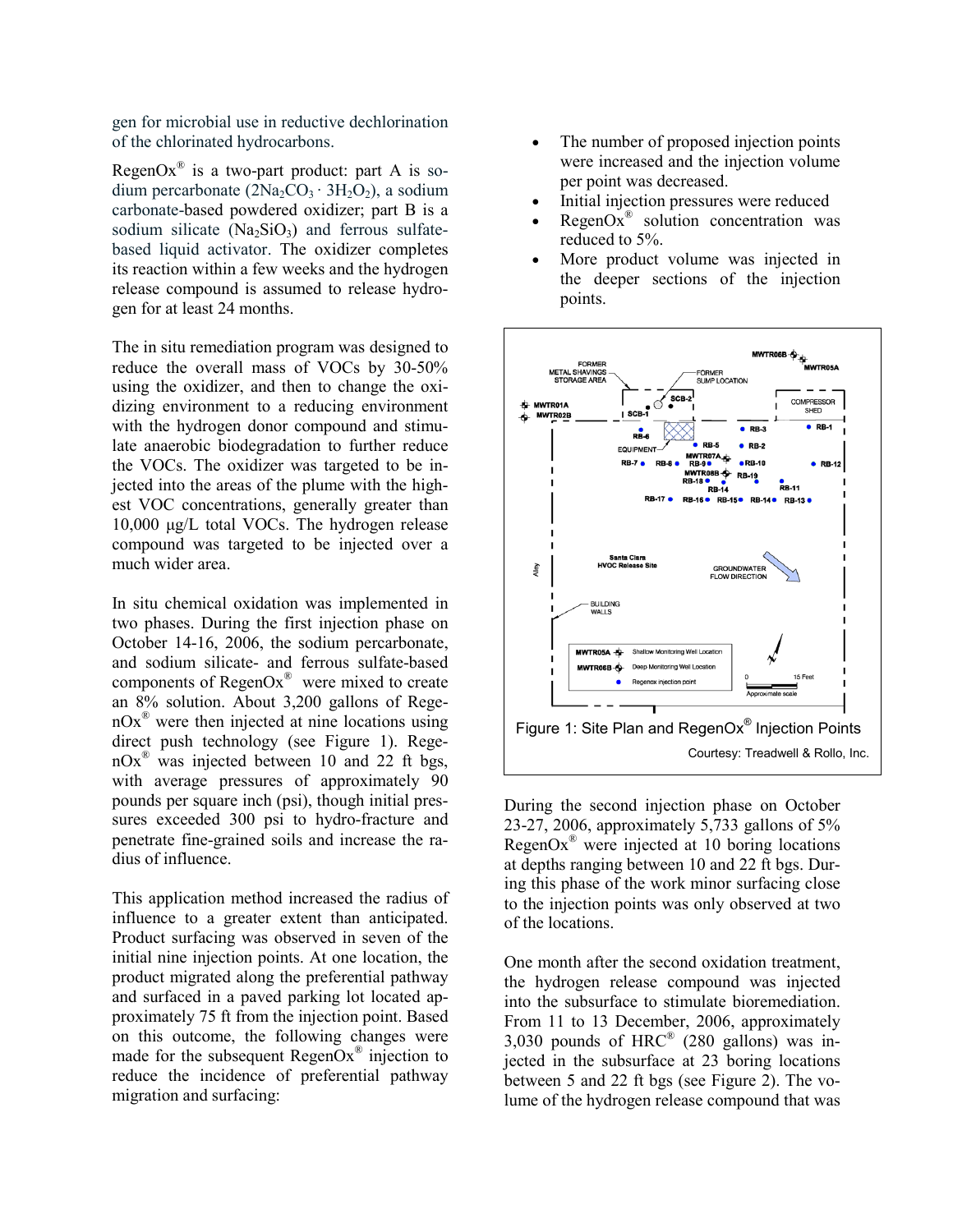injected was much lower than the oxidizer volume, and significant surfacing issues did not occur.



**Project Results:** The chemical oxidation and enhanced anaerobic biodegradation program has successfully reduced VOC concentrations and exceeded the initial reduction projections. Groundwater monitoring conducted approximately 30 days after the final ISCO injection indicated that VOC concentrations dropped by up to 50%. Within 12 months of  $HRC^{\circledR}$  injection, PCE in the areas with the highest groundwater concentrations was reduced to slightly above or below laboratory detection limits. Concentrations of 1,1,1-TCA had declined as well, from over 350 μg/L to below 83 μg/L in the source area monitoring wells. By November 2009, PCE concentrations had declined by 98% to 99% in the two source area monitoring wells where VOC concentrations were highest (See Table 1). Degradation of VOCs occurred approximately twice as fast in the shallow zone as in the deeper zone.

Reductions in PCE concentrations were accom panied by spikes in the concentrations of *cis*-1,2- DCE, along with subsequent, corresponding in-

creases in vinyl chloride concentrations. Vinyl chloride concentrations peaked approximately 18 months after remedy implementation, at 4,500 μg/L in the shallow groundwater zone and at 3,000 μg/L in the deep groundwater zone. To determine whether a sufficient population of *Dehalococcoides* was present at the site or if additional steps such as bioaugmentation or changing subsurface conditions would be necessary, a genetic census of bacteria was conducted. DNA analysis reports indicated that a sufficient *Dehalococcoides* population was present. Natural attenuation parameters indicated that conditions continued to be favorable for biologic degradation. Subsequent natural attenuation monitoring has shown elevated concentrations of  $Fe<sup>2+</sup>$ , manganese, and anaerobic gases including methane, carbon dioxide and ethane – which are indicative of biological anaerobic degradation. About 24 months after remedy implementation, clear vinyl chloride degradation trends have been observed in both the shallow and deep groundwater zones during subsequent monitoring events.

| Table 1: TCE, PCE and vinyl chloride concentrations |                                             |             |             |
|-----------------------------------------------------|---------------------------------------------|-------------|-------------|
| in source area well MWTR08B (µg/L)                  |                                             |             |             |
| Date Col-                                           | <b>PCE</b>                                  | <b>TCE</b>  | Vinyl Chlo- |
| lected                                              |                                             |             | ride        |
| 11/23/2009                                          | 30                                          | 5.6         | 510         |
| 04/16/2009                                          | 27                                          | < 8.3       | 1,300       |
| 04/01/20081                                         | 98/100                                      | 33/39       | 3,000/3,100 |
| 02/07/20071                                         | 100/1,300                                   | 5,100/4,400 | < 36 / < 31 |
| 12/11/2006                                          | Hydrogen Donor Compound Injected            |             |             |
| 11/28/2006                                          | 370                                         | 13.000      | < 31        |
| 10/23/2006                                          | Second Round of Oxidizing Compound Injected |             |             |
| 10/14/2006                                          | Oxidizing Compound Injected                 |             |             |
| 03/30/2006                                          | 600                                         | 20,000      | < 83        |
| 1 - Duplicate sample pair                           |                                             |             |             |

In November 2010, the concentrations of PCE and TCE remained below laboratory reporting limits of 0.5 μg/L in one of the source area wells; vinyl chloride concentrations in the well have also continued to decrease (See Figure 3). In the second source area well, PCE and TCE concentrations were 24 μg/L and 20 μg/L, respectively (See Figure 4). VOC levels in the second source area well and in four additional wells that were sampled generally remained within the range of historical detections.